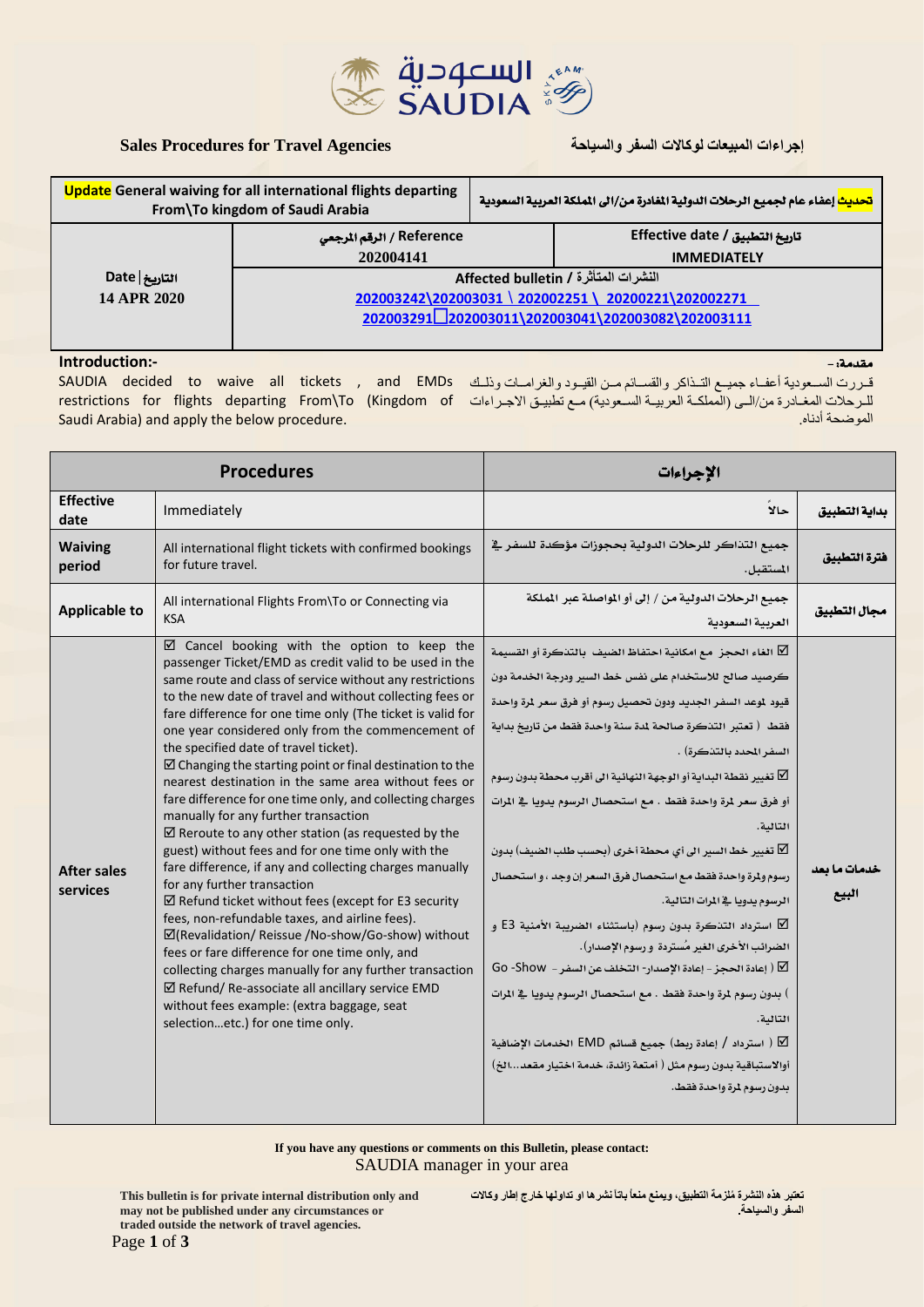

# **إجراءات المبيعات لوكاالت السفر والسياحة Agencies Travel for Procedures Sales**

the new travel date.

**Umrah Groups:**

**Note**: - It's allowed to change the date of travel during the above specified period without any restrictions to ملاحظة- يسمح بتغيير مواعيد السفر خلال الفترة الحددة اعاله دون قيود للمواعيد اجلديدة للسفر.

# المجموعات

## جمموعات العمرة :

 $\boxtimes$  Not accepting any new Umrah request up to end of **MAY 2020** عدم قبول أي طلب لحجوزات مجموعات العمرة وذلك إلى نهاية  $\square$ 

 $\boxtimes$  Refund without fees (TKTS or EMDs) for all groups up to end of MAY 2020.

**Groups**

 $\boxtimes$  Reroute to any other station (as requested by the guest) without fees and for one time only with collecting the fare difference if any up to end of MAY 2020.

 $\boxtimes$  (Revalidation/ Reissue) without fees for one time only up to end of MAY 2020.

 EMD Deposit for Umrah can be used for HAJJ PNRs and if not matching the value needs in HAJJ they can add more value on another EMD.

 $\boxtimes$  terms and condition for acceptance or rejection Umrah requests will be subject to change according to the situations

#### **Other Group** :

 $\boxtimes$  Not accepting any new Group request up to end of MAY 2020.

 $\boxtimes$  Refund without fees (TKTS or EMDs) for all groups up to end of MAY 2020.

 $\boxtimes$  Reroute to any other station (as requested by the guest) without fees and for one time only with collecting the fare difference if any up to end of MAY 2020.

 $\boxtimes$  (Revalidation/ Reissue) without fees for one time only up to end of MAY 2020.

شهر مايو 2020م. استرداد بدون رسوم للتذاكر أو القسائم لجميع حجوزات  $\square$ جمموعات العمرة وذلك إىل نهاية شهر مايو 2020م.

تغيير خط السير الى أي محطة أخرى (بحسب طلب الضيف) بدون  $\boxdot$ رسوم ولمرة واحدة فقط مع استحصال فرق السعر إن وجد لجميع

الحجوزات لجموعات العمرة إلى نهاية شهر مايو 2020م  $\vert \searrow \vert$  إعادة الحجز - إعادة الإصدار ) بدون رسوم لمرة واحدة فقط وذلك

إىل نهاية شهر مايو 2020م

بالإمكان استخدام قسيمة المقدم المالي EMD للعمرة لحجوزات  $\nabla$ 

جمموعات احلج ويف حال عدم تطابق املبلغ فإنه ميكن إصدار قسيمة أخرى بالمبلغ الإضاية.

 ختضع شروط قبول أو رفض طلبات العمرة للتغيري وفقًا للمستجدات والأوضاع المترتبة

### المجموعات الأخرى:-

عدم قبول أي طلب لحجوزات الجموعات وذلك إلى نهاية شهر  $\Box$ مايو 2020م.

<mark>ا</mark> استرداد بدون رسوم للتذاكر أو القسائم لجميع حجوزات المجموعات وذلك إلى نهاية شهر عايو 2020م.

تغيير خط السير الى أي محطة أخرى (بحسب طلب الضيف) بدون N بدون رسوم ولمرة واحدة فقط مع استحصال فرق السعر إن وجد وذلك إلى <mark>نهاية *شه*ر مايو 2020م.</mark>

( إعادة احلجز -إعادة اإلصدار ( بدون رسوم ملرة واحدة فقط وذلك

<mark>إني نهاية شهر مايو 2020م.</mark>

**If you have any questions or comments on this Bulletin, please contact:** SAUDIA manager in your area

> **تعتبر هذه النشرة ُملزمة التطبيق، ويمنع منعاُ باتاً نشرها او تداولها خارج إطار وكاالت السفر والسياحة.**

**This bulletin is for private internal distribution only and may not be published under any circumstances or traded outside the network of travel agencies.**